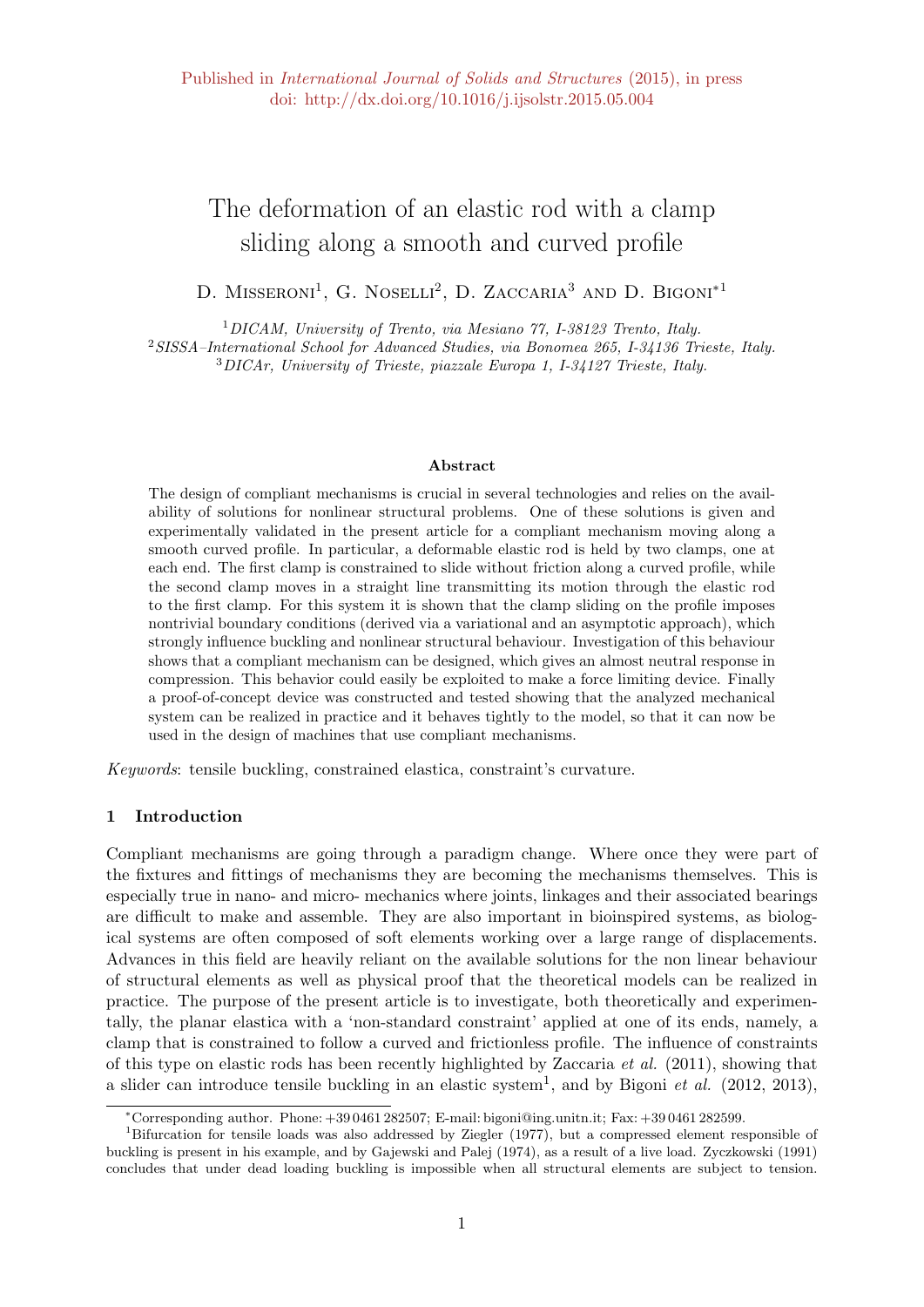demonstrating the strong influence of constraint curvature on buckling (which, by 'playing' with the sign of the curvature, may be turned from compressive to tensile) and postcritical behaviour.

To illustrate the effect of a 'non-standard constraint' on structural systems, let us consider the two simple structures of length  $l$  shown in Fig. 1, both subjected to a distributed transverse load of magnitude  $q$  and simply supported at the left end (the rods are assumed inextensible and solved in the small deflection approximation). The difference between the two structures lies in the constraint applied on their right end: figure A shows a clamp that is free to slide along a vertical line while figure B shows a clamp that is constrained to follow a curve, which for simplicity is circular with  $R_c = l/2$ . It can be appreciated from the diagrams of the bending



Fig. 1: Two elastic structures (the rods have a length l and are subject to a vertical, distributed load q) differing only in the curvature of the profile along which the clamp on the right end can slide (a vertical line on the left, a circle of radius  $R_c = l/2$  on the right) exhibit a completely different mechanical behaviour, so that, while the structure on the left is equivalent to one half of a simply-supported beam, that on the right is equivalent to a beam simply clamped on the right and free at the other end. 'S.F.' and 'B.M.' stand for 'shear force' and 'bending moment', respectively.

moment (B.M.) and of the shear force (S.F.) shown in the figure that the two elastic solutions are totally different, a fact that demonstrates the strong influence of the constraint's curvature.

In order to derive the natural boundary condition that emerges from the presence of the curved constraint, it suffices to write the total potential energy of the elastic system shown in Fig. 1, expressed as a function of the transverse displacement  $v(z)$ ,

$$
\mathcal{V}(v) = \frac{1}{2}B \int_{0}^{l} \left(\frac{d^2v(z)}{dz^2}\right)^2 dz - q \int_{0}^{l} v(z) dz,
$$
 (1)

and to take variations (subscript 'var') of the equilibrium configuration (subscript 'eq') in the

Biezeno and Grammel (1955) fail to notice that one structure considered by them as an example of multiple loadings displays tensile buckling, when subjected to a certain load. The example reported by Zaccaria et al. (2011) shows that tensile buckling of a system in which all elements are subject to tension is possible under a dead load. To the best of the authors' knowledge, and excluding a situation analyzed by Timoshenko and Gere (1936), the effect of constraint curvature on buckling load was only considered by Bigoni et al. (2012, 2013).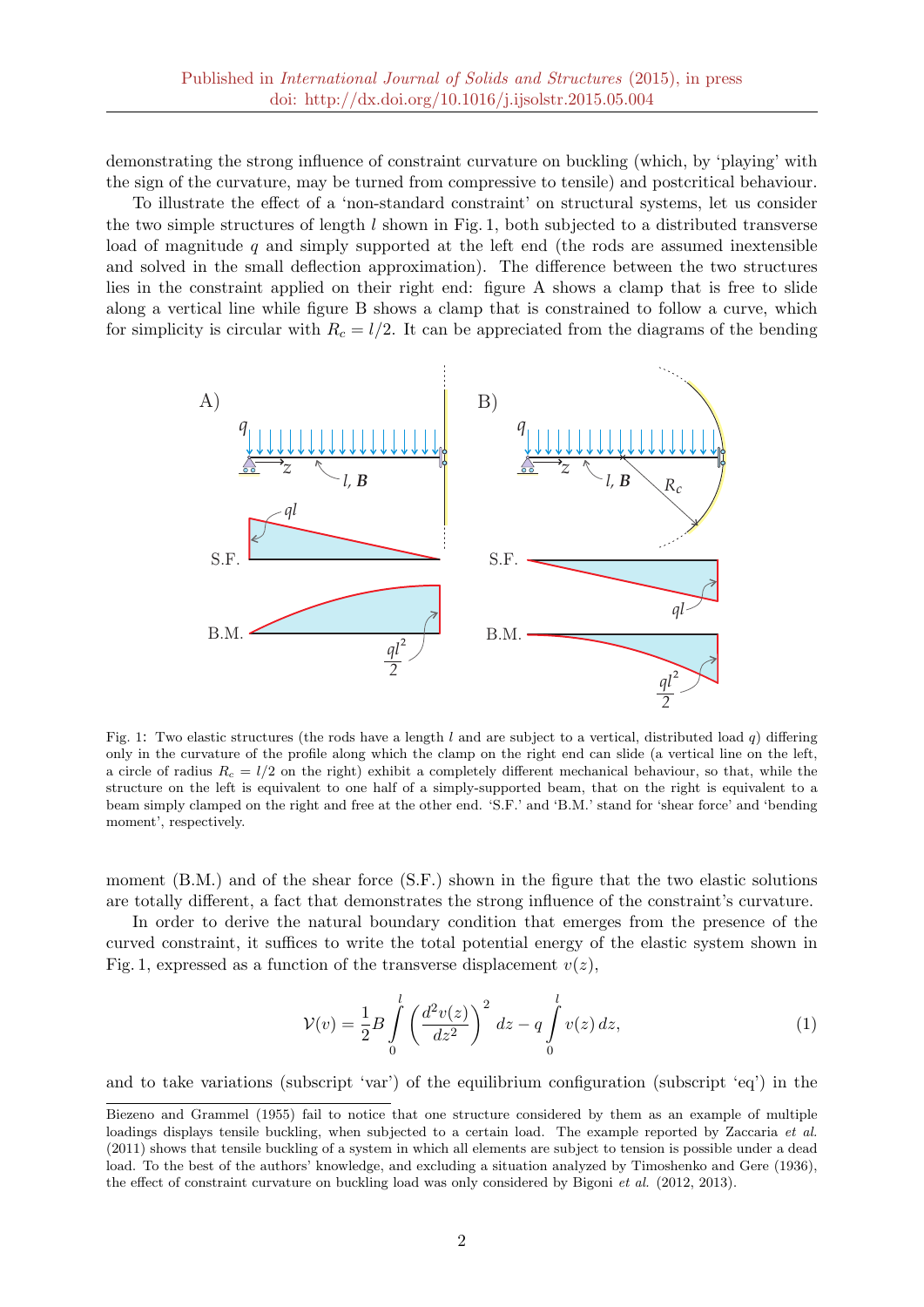form

$$
v(z) = v_{eq}(z) + \epsilon v_{var}(z),\tag{2}
$$

subject to the following kinematic boundary conditions at the extremities of the rod,

$$
v_{eq}(0) = 0, \quad \frac{dv_{eq}(z)}{dz}\bigg|_{z=l} + \chi v_{eq}(l) = 0 \quad \text{and} \quad v_{var}(0) = 0, \quad \frac{dv_{var}(z)}{dz}\bigg|_{z=l} + \chi v_{var}(l) = 0, \quad (3)
$$

where  $\chi$  is the signed curvature of the constraint, assumed to be constant. The first variation of the functional (1) is readily obtained as

$$
\delta_{\epsilon} \mathcal{V}(v) = \int_{0}^{l} \left[ B \frac{d^4 v_{eq}(z)}{dz^4} - q \right] v_{var}(z) \, dz + B \frac{d^2 v_{eq}(z)}{dz^2} \frac{dv_{var}(z)}{dz} \bigg|_{z=0}^{z=l} - B \frac{d^3 v_{eq}(z)}{dz^3} v_{var}(z) \bigg|_{z=0}^{z=l}, \tag{4}
$$

such that, taking into account the restrictions imposed by Eqs. (3), the vanishing of  $\delta_{\epsilon}V(v)$  for any admissible displacement field  $v_{var}(z)$  leads to the differential equation of the linearized elastica (not reported for brevity) and to the non-trivial boundary condition at the right end of the structure, namely,

$$
\left. \frac{d^2v(z)}{dz^2} \right|_{z=l} + \frac{1}{\chi} \left. \frac{d^3v(z)}{dz^3} \right|_{z=l} = 0, \text{ or } M(l) + \frac{1}{\chi} T(l) = 0,
$$
\n(5)

so that the force  $T(l)$ , tangential to the moving clamp (and coincident now with the shear force transmitted by the elastic rod<sup>2</sup>), is in general not null, but related to the bending moment  $M(l)$ through the curvature  $\chi$  of the profile along which the clamp may slide. The fact that a reaction is present, tangential to a perfectly smooth constraint is an unexpected and noticeable effect sharing similarities with the Eshelby-like force discovered by Bigoni et al. (2014 a; 2014 b; 2015), see also Bosi et al.(2014). This reaction (which is completely unexpected at first glance) passed unnoticed by Bigoni *et al.* (2012) (because they did not experiment a sliding clamp, but only a sliding pin), so that it is the purpose of this article to reconsider the sliding clamp condition, providing for this constraint a full theoretical and experimental validation.

The scope of the present study is: (i.) to generalize the boundary condition at the curved constraint, that is Eq. (5), showing that it holds true for a profile with variable curvature and when the rod is subject to large displacements, (ii.) to solve the nonlinear equations of the elastica for a rod with a clamped end movable on a circular constraint, and (iii.) to experimentally show, through the realization of a proof-of-concept device, that a sliding clamp can be realized in practice to tightly follow the theory. In particular, the presented experiments refer to the case of a rectilinear elastic rod with one clamped end constrained to slide along a bi-circular 'S-shaped' profile, the same system considered by Bigoni et al. (2012), but from a purely theoretical point of view and with a no-shear assumption at the sliding profile, which is correct only for a movable pin, as shown in the present study. The influence of the constraint's curvature is shown both on the critical loads and on the post-critical behaviour, obtained by direct integration of the nonlinear equation of the elastica. An interesting finding is that the postcritical response in compression is 'almost neutral', in the sense that the load changes very little with increasing displacement of the clamped end, a feature that could be exploited in the realization of a force limiter device, which could for instance be employed in the design of shock absorbers or security belts.

#### 2 The elastica with a sliding clamp at one end: derivation of boundary conditions

The boundary condition (5), relating shear force, bending moment and curvature at the sliding constraint can be obtained both with a variational approach and with an asymptotic approach.

 $2$ This coincidence is not verified if the clamp is connected to the end of the elastic rod through an elastic hinge.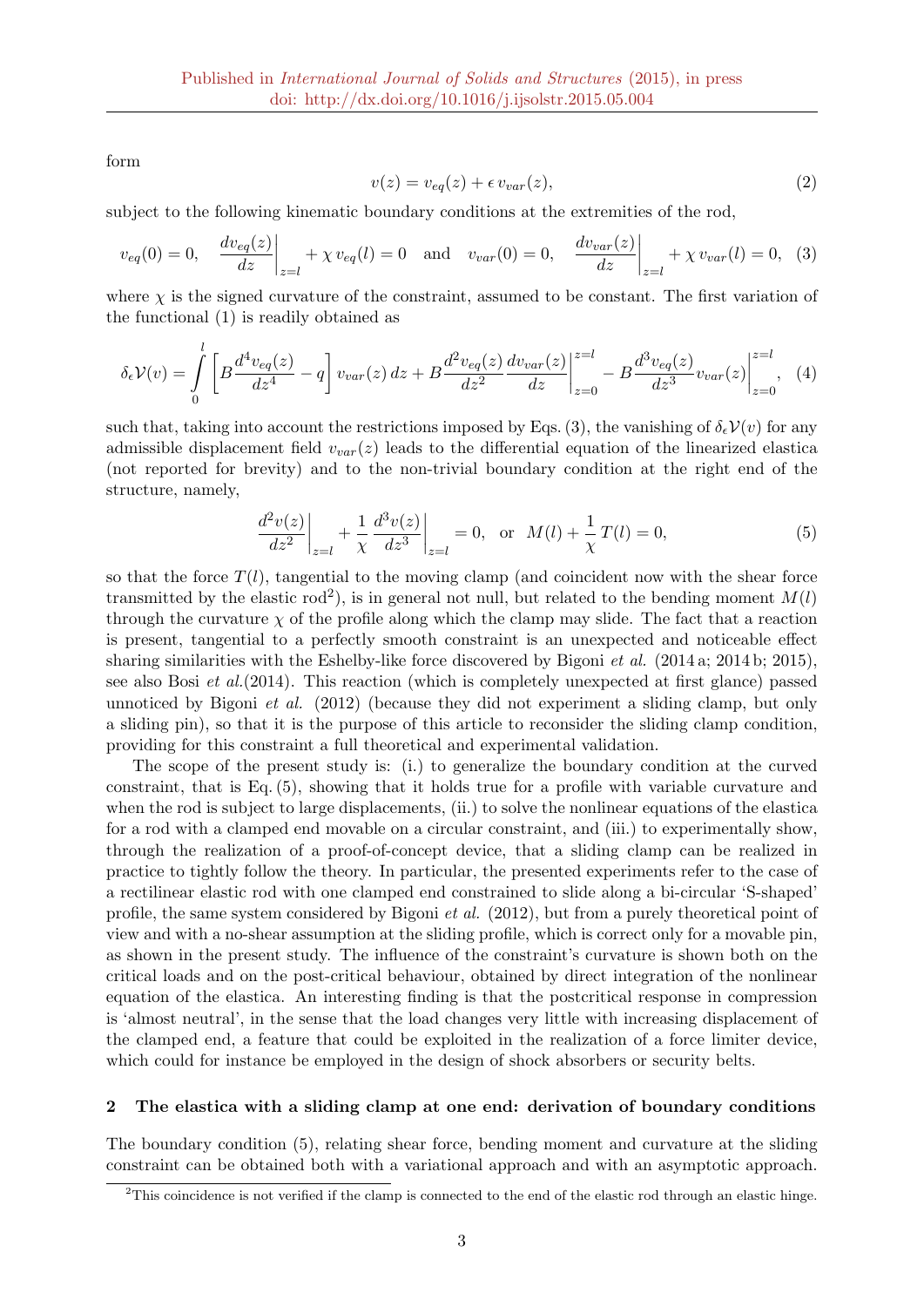In fact, the clamp can be replaced by two rollers, close to each other and joined by a rigid bar, in the limit when the length of the bar (and therefore the distance between the two rollers) tends to zero. The boundary condition naturally emerges in the former approach, while the latter represents the key for applications, since it will be experimentally proven that a moving clamp can be realized with two rollers rigidly joined at a small distance from each other.

## 2.1 Variational approach

Consider an elastic inextensible rod of length  $l$  and bending stiffness  $B$  that is clamped at its left end, while the other end is constrained by another clamp which is free to slide along a frictionless and curved profile parametrically described through  $\xi$  as  $\mathbf{x}^c(\xi)$ , see Fig. 2 for a sketch of the structure.



Fig. 2: The planar elastica problem of an inextensible rod of length l and bending stiffness B that is clamped at its left end, and constrained with a clamp at the other end, free of sliding without friction along a curved profile. Note that there is a jump in the curvature of the profile at  $\xi = 0$ , where the tangent to the constraint is vertical.

The equations governing the planar elastica problem sketched in Fig. 2 can be derived by means of a variational approach. In particular, the total potential energy  $V(\theta, \xi)$  of the system is

$$
\mathcal{V}(\theta,\xi) = \frac{1}{2}B\int_{0}^{l} \left(\frac{d\theta(s)}{ds}\right)^{2} ds - F\left(\int_{0}^{l} \cos\theta(s) ds - x_{1}^{c}(\xi)\right) + \lambda \left(\int_{0}^{l} \sin\theta(s) ds - x_{2}^{c}(\xi)\right), \quad (6)
$$

in which s denotes the arc-length of the rod and  $\lambda$  is a Lagrange multiplier, enforcing a kinematic compatibility condition at the right end of the system,

$$
x_2(l) = \int_0^l \sin \theta(s) \, ds = x_2^c(\xi). \tag{7}
$$

Variations (subscript 'var') from the equilibrium configuration (subscript 'eq') are considered in the form

$$
\theta(s,\epsilon) = \theta_{eq}(s) + \epsilon \theta_{var}(s), \quad \xi(\epsilon) = \xi_{eq} + \epsilon \xi_{var}, \tag{8}
$$

subject to the following restrictions at the clamp on the left end of the structure

$$
\theta_{eq}(0) = 0, \quad \theta_{var}(0) = 0.
$$
\n
$$
(9)
$$

A substitution of Eq. (8) into Eq. (6) yields, through integration by parts and taking into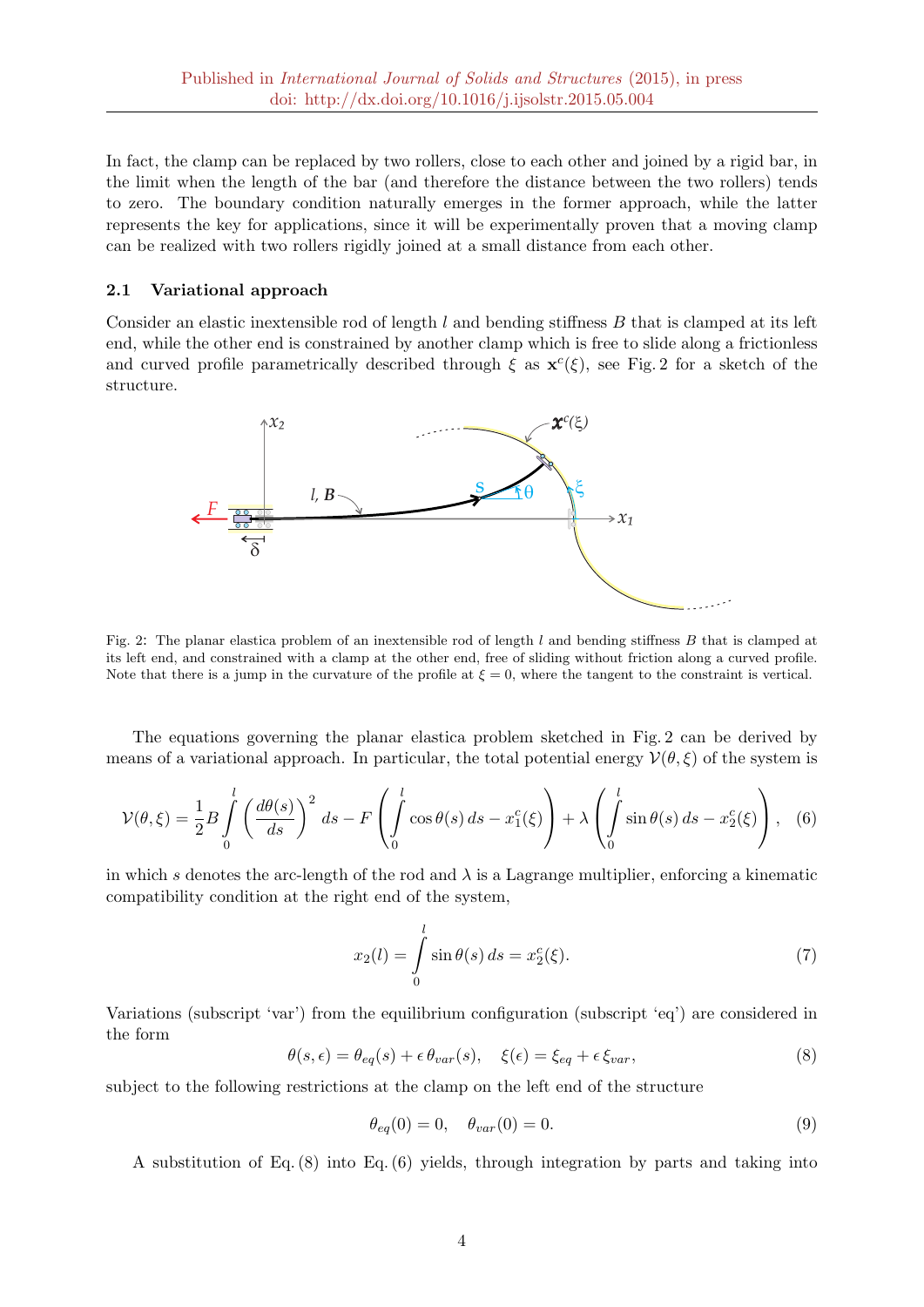account the boundary conditions of Eq. (9), the first variation of the functional  $\mathcal{V}(\theta,\xi)$ 

$$
\delta_{\epsilon} \mathcal{V}(\theta, \xi) = \int_{0}^{l} \left[ -B \, \frac{d^2 \theta_{eq}(s)}{ds^2} + F \sin \theta_{eq}(s) + \lambda \cos \theta_{eq}(s) \right] \theta_{var}(s) \, ds + \tag{10}
$$

$$
+ B \theta_{var}(l) \frac{d\theta_{eq}(s)}{ds} \bigg|_{s=l} + \left[ F \frac{dx_1^c(\xi)}{d\xi} \bigg|_{\xi = \xi_{eq}} - \lambda \frac{dx_2^c(\xi)}{d\xi} \bigg|_{\xi = \xi_{eq}} \right] \xi_{var}.
$$
 (11)

Upon noting that the signed curvature of the constraint can be expressed as

$$
\chi(\xi_{eq}) = -\frac{\theta_{var}(l)}{\xi_{var}},\tag{12}
$$

and that

$$
\left. \frac{dx_1^c(\xi)}{d\xi} \right|_{\xi = \xi_{eq}} = -\sin \theta_{eq}(l), \quad \left. \frac{dx_2^c(\xi)}{d\xi} \right|_{\xi = \xi_{eq}} = \cos \theta_{eq}(l), \tag{13}
$$

the vanishing of the first variation  $\delta_{\epsilon}V(\theta, \xi)$  for every admissible field  $\theta_{var}(s)$  yields the differential equation of the elastica (Love, 1927; Audoly and Pomeau, 2010)

$$
B\frac{d^2\theta_{eq}(s)}{ds^2} - F\sin\theta_{eq}(s) - \lambda\cos\theta_{eq}(s) = 0,
$$
\n(14)

where now the Lagrange multiplier can be identified with the vertical reaction  $V$  acting at the left end of the rod (positive when directed upwards along the  $x_2$ -axis), and an equation expressing the rotational equilibrium of the sliding clamp moving along the curved profile

$$
B\frac{d\theta_{eq}(s)}{ds}\bigg|_{s=l} - \frac{1}{\chi(\xi_{eq})} \left[ F\frac{dx_1^c(\xi)}{d\xi} \bigg|_{\xi=\xi_{eq}} - V\frac{dx_2^c(\xi)}{d\xi} \bigg|_{\xi=\xi_{eq}} \right] = 0, \tag{15}
$$

which, using Eqs. (13), becomes

$$
B\frac{d\theta_{eq}(s)}{ds}\bigg|_{s=l} + \frac{1}{\chi(\xi_{eq})} \left[ F\,\sin\theta_{eq}(l) + V\cos\theta_{eq}(l) \right] = 0,\tag{16}
$$

a condition showing that the bending moment and the shear force at the moving clamp relates as through Eq. (5), but now  $\chi(\xi_{eq})$  is the curvature of the profile where the clamp is located.

#### 2.2 Asymptotic approach

Consider a generic profile of co-ordinates  $\mathbf{x}^c(\xi)$ , parametrized by the arc-length  $\xi$ , along which two rollers, joined by a rigid bar, may freely slide without friction. It is assumed that an axial force  $N$ , a shear force  $T$ , and a bending moment  $M$  are applied on the rigid bar (corresponding to the internal actions transmitted by the elastic rod), together with the two reactions transmitted by the rollers,  $R_1$  and  $R_2$ , acting along the normal **n** to the profile, see Fig. 3.

Initially, the rigid bar is considered of finite length, but eventually this length will be shrunk to zero. This rigid bar is characterized by the vector  $\hat{\mathbf{x}}(\xi, \gamma) = \mathbf{x}^c(\xi) - \mathbf{x}^c(-\gamma \xi)$ , in which  $\gamma$  is a positive scalar, so that its equilibrium requires

$$
\begin{cases}\nR_1 \frac{\hat{\mathbf{x}}(\xi, \gamma)}{|\hat{\mathbf{x}}(\xi, \gamma)|} \cdot \mathbf{t}(-\gamma \xi) + R_2 \frac{\hat{\mathbf{x}}(\xi, \gamma)}{|\hat{\mathbf{x}}(\xi, \gamma)|} \cdot \mathbf{t}(\xi) = N, \\
R_1 \frac{\hat{\mathbf{x}}(\xi, \gamma)}{|\hat{\mathbf{x}}(\xi, \gamma)|} \cdot \mathbf{n}(-\gamma \xi) + R_2 \frac{\hat{\mathbf{x}}(\xi, \gamma)}{|\hat{\mathbf{x}}(\xi, \gamma)|} \cdot \mathbf{n}(\xi) = T, \\
h = \frac{M}{T},\n\end{cases}
$$
\n(17)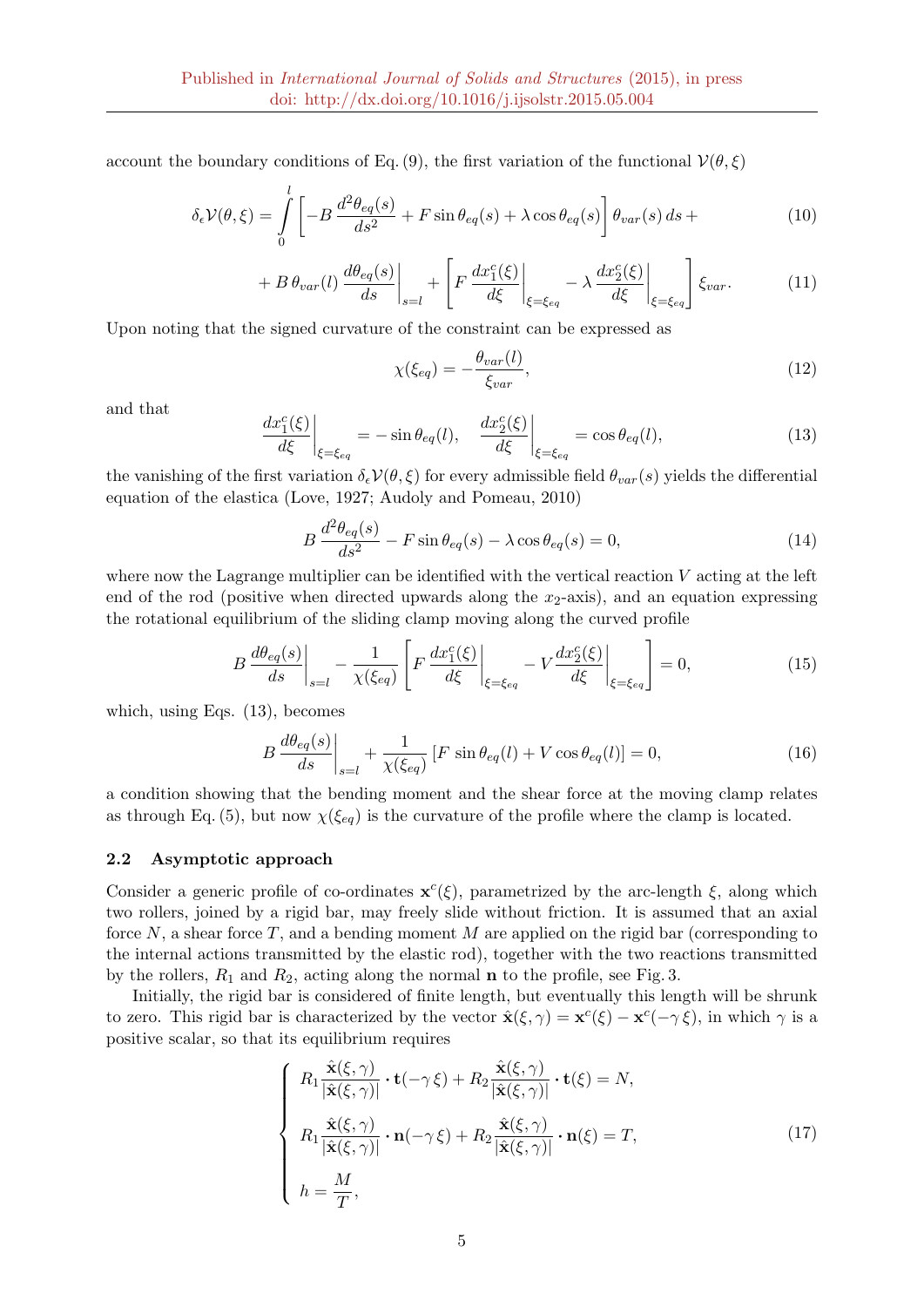

Fig. 3: An elastic rod transmits the internal actions  $N$ ,  $T$ , and  $M$  to a rigid bar connecting two rollers that are subject to the reactions  $R_1$  and  $R_2$  from a rigid and perfectly smooth profile of co-ordinates  $\mathbf{x}^c(\xi)$ .

where the unit vector tangent to the profile is denoted by  $t$ , whereas h is the distance between the intersection point of the two normals, C, and the rigid bar. Notice that  $|\hat{\mathbf{x}}(\xi,\gamma)|$  corresponds to the length of the bar, while solution of Eq. (17) immediately yields explicit formulae for the two reactions  $R_1$  and  $R_2$  between the rollers and the curved profile

$$
\begin{cases}\nR_1 = \frac{|\hat{\mathbf{x}}(\xi,\gamma)||N\,\hat{\mathbf{x}}(\xi,\gamma)\cdot\mathbf{n}(\xi)-T\,\hat{\mathbf{x}}(\xi,\gamma)\cdot\mathbf{t}(\xi)]}{[\hat{\mathbf{x}}(\xi,\gamma)\cdot\mathbf{n}(\xi)][\hat{\mathbf{x}}(\xi,\gamma)\cdot\mathbf{t}(-\gamma\xi)] - [\hat{\mathbf{x}}(\xi,\gamma)\cdot\mathbf{n}(-\gamma\xi)][\hat{\mathbf{x}}(\xi,\gamma)\cdot\mathbf{t}(\xi)]},\\
R_2 = \frac{|\hat{\mathbf{x}}(\xi,\gamma)||N\,\hat{\mathbf{x}}(\xi,\gamma)\cdot\mathbf{n}(-\gamma\xi)-T\,\hat{\mathbf{x}}(\xi,\gamma)\cdot\mathbf{t}(-\gamma\xi)]}{[\hat{\mathbf{x}}(\xi,\gamma)\cdot\mathbf{n}(-\gamma\xi)][\hat{\mathbf{x}}(\xi,\gamma)\cdot\mathbf{t}(\xi)] - [\hat{\mathbf{x}}(\xi,\gamma)\cdot\mathbf{n}(\xi)][\hat{\mathbf{x}}(\xi,\gamma)\cdot\mathbf{t}(-\gamma\xi)]}.\n\end{cases} (18)
$$

To proceed, we notice from Fig. 3 that  $\mathbf{x}^c(-\gamma \xi) + d_1 \mathbf{n}(-\gamma \xi) = \mathbf{x}^c(\xi) + d_2 \mathbf{n}(\xi)$ , such that, taking the scalar product with  $\mathbf{t}(\xi)$ , an expression is obtained for the distance  $d_1$ , namely

$$
d_1 = \frac{\hat{\mathbf{x}}(\xi, \gamma) \cdot \mathbf{t}(\xi)}{\mathbf{n}(-\gamma \xi) \cdot \mathbf{t}(\xi)},\tag{19}
$$

and, in turn, for the distance h that relates bending moment M and shear force  $T$ ,

$$
h = d_1 \frac{\hat{\mathbf{x}}(\xi, \gamma)}{|\hat{\mathbf{x}}(\xi, \gamma)|} \cdot \mathbf{t}(-\gamma \xi). \tag{20}
$$

Finally, in the limit of vanishing distance  $|\hat{\mathbf{x}}(\xi,\gamma)|$  the two reactions  $R_1$  and  $R_2$  blow up to infinity, whereas the distance h converges to

$$
\lim_{\xi \to 0} h = \frac{1}{|\mathbf{t}'(0)|},\tag{21}
$$

where a prime denotes differentiation with respect to  $\xi$ . Noting that  $|t'(0)|$  corresponds to the curvature of the profile evaluated at  $\xi = 0$ , we recover with the asymptotic analysis Eq. (5) and Eq. (16) relating bending moment and shear force.

In an experimental setting, a sliding clamp can be realized with two rollers joined with a short and rigid bar. In this case, the distance h may be calculated through Eq.  $(20)$ , so that the condition  $(17)_3$  provides an estimate of the real boundary condition obtained in the experiment. For the experimental tests that will be described later, two rollers were joined at a distance of 30 mm and these slide on a circle of radius 150 mm. Therefore, the real boundary condition is  $M/T = 149.2$  mm, to be compared with the ideal boundary condition of  $M/T = 150$  mm, showing that the behaviour of the physical model of the clamp follows very closely the mathematical model.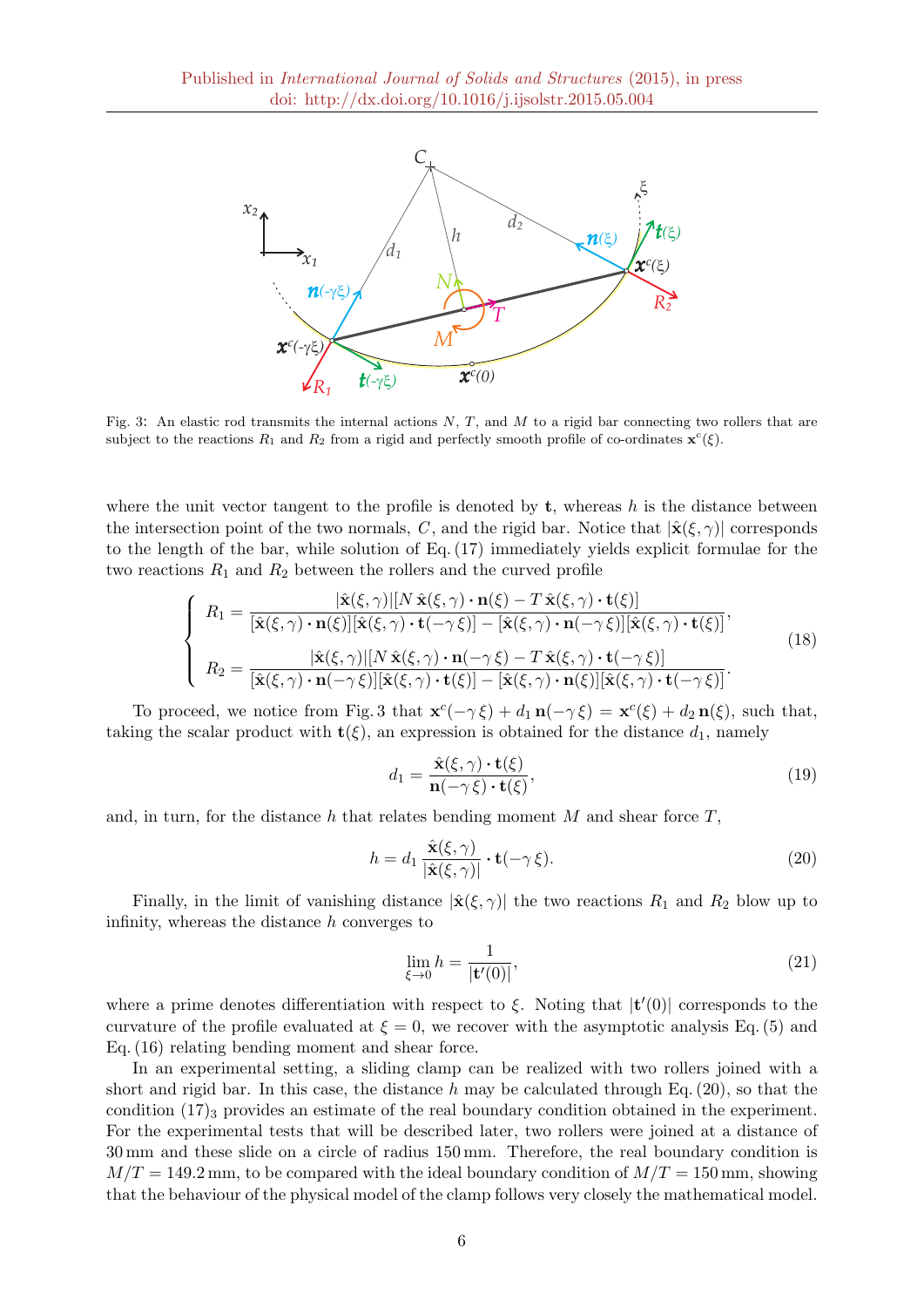## 3 Bifurcation and post-critical behaviour of an elastic rod with a sliding clamp

An inextensible elastic rod, rectilinear in the undeformed configuration, has a moving clamp on its right end, constrained to slide without friction along an 'S-shaped' bi-circular profile, Fig. 4. The



Fig. 4: Bifurcation and post-bifurcation problem for an inextensible elastic rod with two moving clamps at the ends: one can slide horizontally at the left end, while the other slides along a frictionless, bi-circular profile. The trivial equilibrium configuration is sketched in gray.

straight configuration is the trivial equilibrium solution, in which the structure is subject to an axial tensile (positive) or compressive (negative) dead force F. The buckling and the postcritical behavior of the structure is examined in detail below.

## 3.1 Bifurcation loads

Denoting by  $v(z)$  the transverse displacement, the linearized differential equation governing equilibrium of an elastic rod subject to an axial force  $F$  is

$$
\frac{d^4v(z)}{dz^4} - \alpha^2 \operatorname{sgn}(F) \frac{d^2v(z)}{dz^2} = 0,
$$
\n(22)

where  $\alpha^2 = |F|/B$  and 'sgn' indicates the sign function. The boundary conditions at the two ends of the rod read

$$
v(0) = 0, \quad \left. \frac{dv(z)}{dz} \right|_{z=0} = 0, \quad -\left. \frac{d^3v(z)}{dz^3} \right|_{z=l} = \left. \chi \frac{d^2v(z)}{dz^2} \right|_{z=l}, \quad \left. \frac{dv(z)}{dz} \right|_{z=l} = -\chi v(l), \tag{23}
$$

involving the signed curvature  $\chi = \pm 1/R_c$  of the circle. Note that Bigoni *et al.* (2012) have referred to a rotational spring of stiffness  $k_r$  at the right end of the rod, but they did not consider a shear force acting on that end. Consideration of the elastic hinge connecting the rod to the moving clamp implies that  $(5)_1$  and  $(16)$  do not hold, although  $(5)_2$  and  $(15)$  still continue to hold, so that the Eq.  $(15)_2$  of Bigoni *et al.*  $(2012)$  has to be modified by multiplying the term on the right hand side by  $[-1 - \text{sgn}(F)k_r\hat{\chi}/(Bl\alpha^2)].$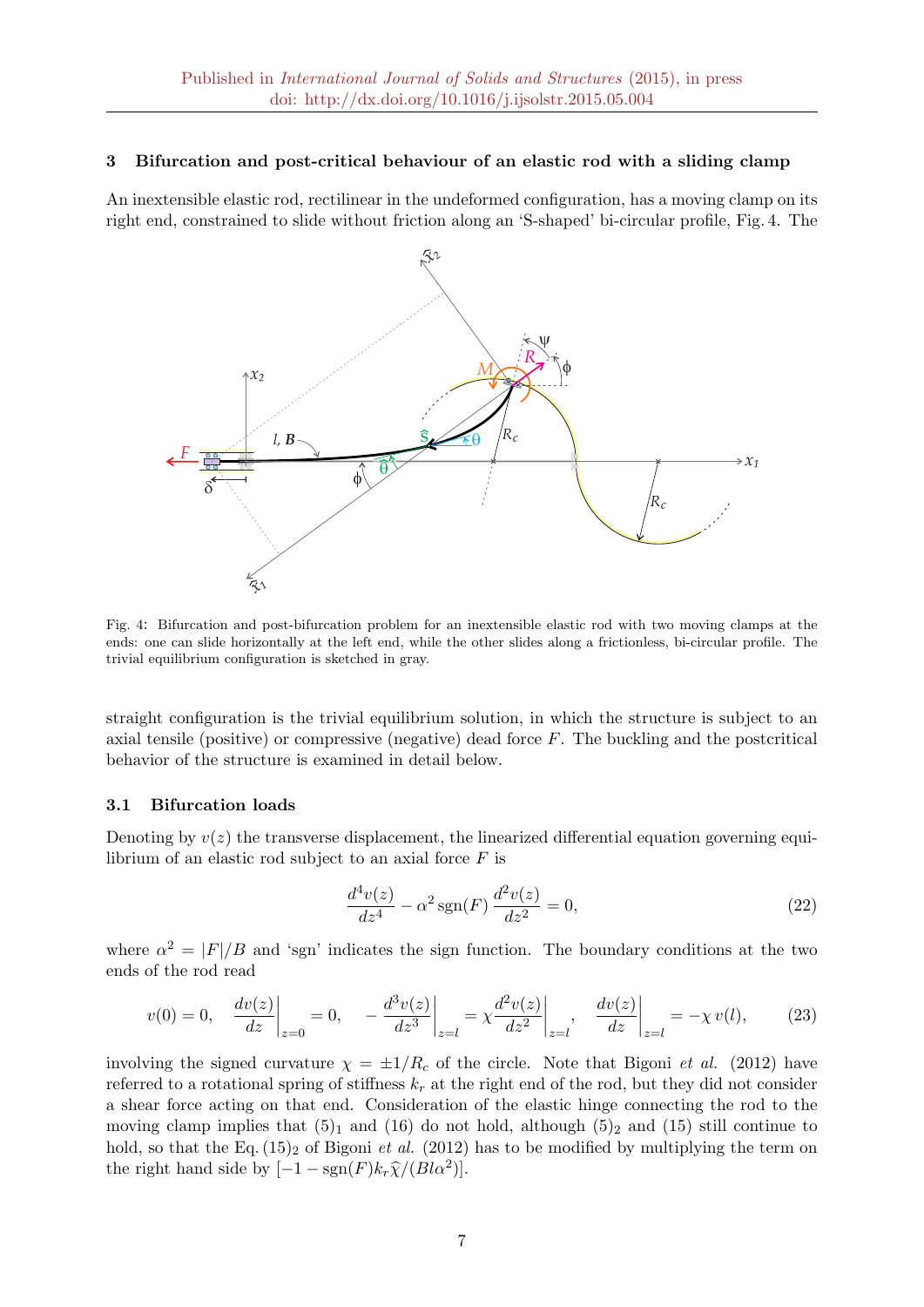A substitution of the general solution of Eq. (22) into the boundary conditions (23) yields the condition for the critical loads<sup>3</sup>, that is

$$
\alpha l \operatorname{sgn}(F) \cosh(\sqrt{\operatorname{sgn}(F)} \alpha l) + \sqrt{\operatorname{sgn}(F)} \left[ -1 + \operatorname{sgn}(F)(1+\widehat{\chi}) \frac{\alpha^2 l^2}{\widehat{\chi}^2} \right] \sinh(\sqrt{\operatorname{sgn}(F)} \alpha l) = 0. \tag{24}
$$

Buckling loads, made dimensionless through multiplication by  $l^2/(\pi^2B)$ , and effective length factors  $l_0/l = \pi/l\sqrt{B/F_{cr}}$  are reported in Fig. 5 and in Tables 1 and 2 as functions of the dimensionless signed curvature of the constraint  $\hat{\chi} = l\chi$ . Note that this figure and the tables replace data reported by Bigoni et al. (2012) in their Fig. 9 (right) and Table 2, which refer to a zeroshear force assumption, which has been proved to be incorrect in the present article. The correct results reported in Fig. 5 show a symmetry of the tensile buckling loads about  $\hat{\chi} = 2$ , which was absent with the incorrect assumption of zero-shear force.



Fig. 5: Dimensionless bifurcation load  $F_{cr}$  (a negative sign denotes compression), reported for the first five modes, of the structure sketched in the inset as a function of the signed dimensionless curvature  $\hat{\chi}$  of the circular profile.

| $\widehat{\chi}^{-1} = -R_c/l$ | $-\infty$ | $-2$                     | - 1                      | $-0.75$  | $-0.5$   | $-0.25$  | negative curvature   |
|--------------------------------|-----------|--------------------------|--------------------------|----------|----------|----------|----------------------|
| $l_{0}$                        | ۰         |                          | $\overline{\phantom{a}}$ | 0.784    | 1.309    | 0.784    | tensile buckling     |
|                                |           | 0.956                    | 0.699                    | 0.581    | 0.561    | 0.581    | compressive buckling |
| $F_{cr}l^2$                    |           | $\overline{\phantom{a}}$ | $+\infty$                | $+1.625$ | $+0.583$ | $+1.625$ | tensile buckling     |
| $\overline{\pi^2B}$            |           | $-1.094$                 | $-2.046$                 | $-2.959$ | $-3.174$ | $-2.959$ | compressive buckling |

Table 1: Dimensionless buckling loads  $F_{cr}l^2/(\pi^2B)$  and effective length factors  $l_0/l$  for negative curvature.

From the reported results, we can note that tensile buckling is always excluded for positive curvature, while this becomes possible for negative.

 ${}^{3}$ In the case of an elastic hinge connecting the rod to the moving clamp considered by Bigoni *et al.* (2012), their Eq. (17) has to be modified by replacing the quantity multiplying the rotational spring stiffness  $k_r$  with the term at the left hand side of Eq. (24) multiplied by  $\sqrt{\chi}$  |sgn(F)/( $Bl\alpha^2$ ).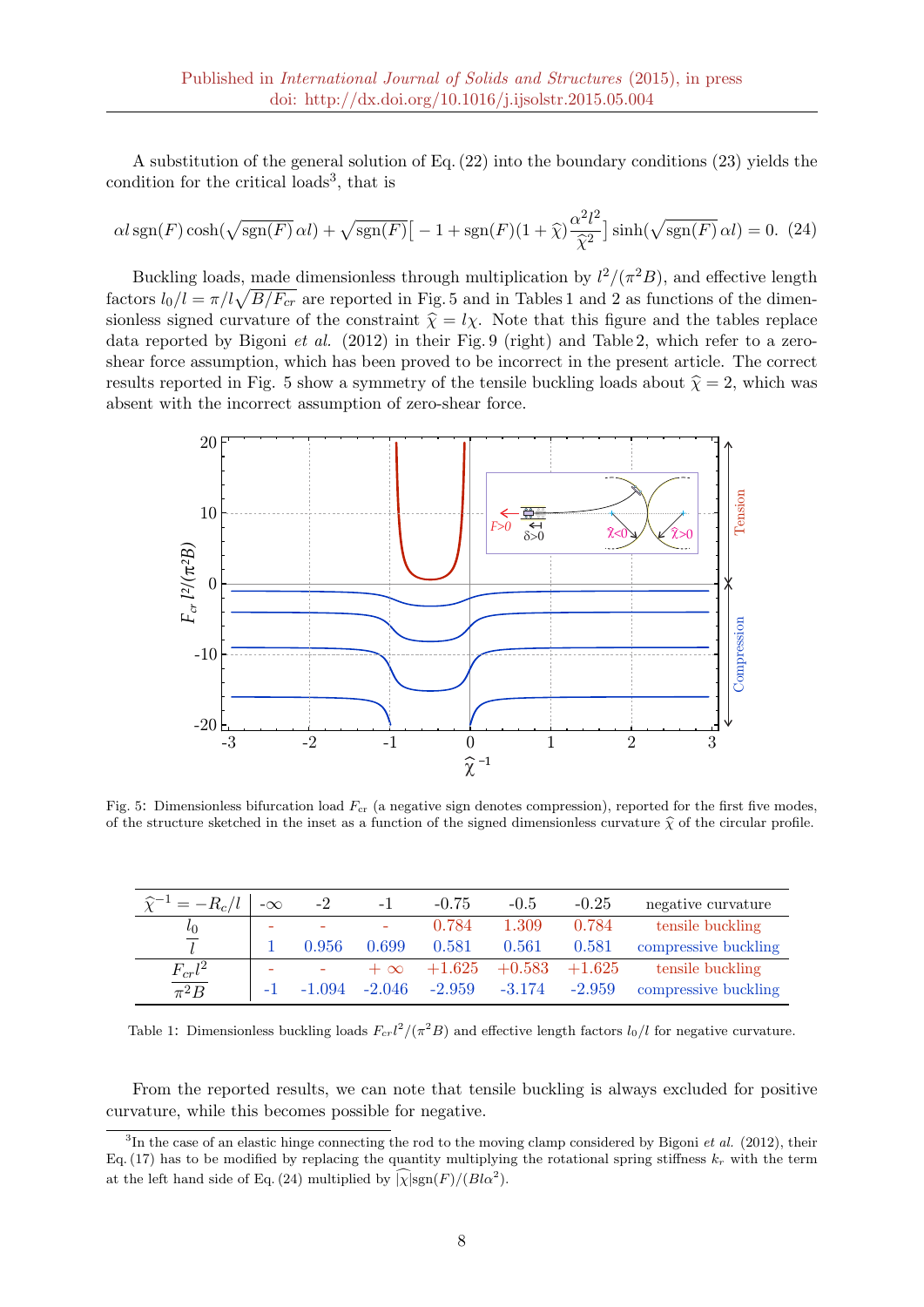| $\widehat{\chi}^{-1} = R_c/l$ | $+0.25$  |                                          | $+0.5 + 0.75$ | $+1$  | $+2$  | $+\infty$ | positive curvature   |
|-------------------------------|----------|------------------------------------------|---------------|-------|-------|-----------|----------------------|
| $\iota_0$                     |          |                                          |               |       |       |           | tensile buckling     |
|                               | 0.838    | 0.904                                    | 0.937         | 0.956 | 0.984 |           | compressive buckling |
| $F_{cr}l^2$                   |          |                                          |               |       |       |           | tensile buckling     |
| $\overline{\pi^2B}$           | $-1.424$ | $-1.223$ $-1.138$ $-1.094$ $-1.033$ $-1$ |               |       |       |           | compressive buckling |

Table 2: Dimensionless buckling loads  $F_{cr}l^2/(\pi^2B)$  and effective length factors  $l_0/l$  for positive curvature.

## 3.2 The elastica for a 'S-shaped' bi-circular profile

Write R as the resultant force acting on the rod and, in turn, write  $\phi$  as its inclination with respect to the horizontal axis  $x_1$ , see Fig. 4. For the solution of the problem, it is now expedient to introduce the following change of variables, namely  $s = l - \hat{s}$  and  $\theta(s) = \phi - \hat{\theta}(\hat{s})$ , such that the non-linear equation of the elastica (14) now becomes

$$
\frac{d^2\hat{\theta}(\hat{s})}{d\hat{s}^2} - \frac{R}{B}\sin\hat{\theta}(\hat{s}) = 0,
$$
\n(25)

where for simplicity the subscript 'eq' has been dropped. Notice that Eq.  $(25)$  corresponds to the elastica of a inextensible rod written in a local reference system  $(\hat{x}_1, \hat{x}_2)$ , such that the angle  $\hat{\theta}(\hat{s})$ measures the rotation of the normal to the rod with respect to the axis  $\hat{x}_1$  at a distance  $\hat{s}$  from the sliding clamp, see Fig. 4, in which the local reference system has also been reported. The elastic line problem can now be solved upon noting that:

i.) a condition of kinematic compatibility can be obtained by observing from Fig. 4 that the coordinates of the elastica evaluated at  $\hat{s} = l$ , namely,  $\hat{x}_1(l)$  and  $\hat{x}_2(l)$ , are related to the two angles  $\phi$  and  $\psi$  reported in the figure, and to the radius  $R_c$  of the constraint via

$$
[\hat{x}_1(l) \mp R_c \cos \psi] \tan \phi \mp R_c \sin \psi - \hat{x}_2(l) = 0,
$$
\n(26)

where  $\phi$  and  $\psi$  are assumed positive as shown in the figure. Note that in Eq. (26) the upper (lower) sign holds for the case of the sliding clamp lying on the left (right) half-circle;

ii.) the curved constraint transmits to the rod a bending moment  $M$  and a force  $R$ , parallel to  $\hat{x}_1$  and assumed positive when opposite to the direction of that axis, so that for  $0 \leq \phi < \pi/2$  $(\pi/2 < \phi \leq \pi)$  this corresponds to a positive tensile (negative compressive) dead force F applied to the structure defined by

$$
F = R\cos\phi; \tag{27}
$$

iii.) with the symbols introduced in Fig. 4, the following condition holds between the angle  $\hat{\theta}$ evaluated at  $\hat{s} = l$  and the angle  $\phi$ 

$$
\hat{\theta}(l) = \phi,\tag{28}
$$

and similarly, the following condition holds between the angle  $\hat{\theta}$  evaluated at  $\hat{s} = 0$  and the angle  $\psi$ 

$$
\hat{\theta}(0) = -\psi; \tag{29}
$$

iv.) as demonstrated in Section 2, equilibrium of the constraint sliding on the circular profile of radius  $R_c$  requires that

$$
M = R_c |R| \sin \psi,\tag{30}
$$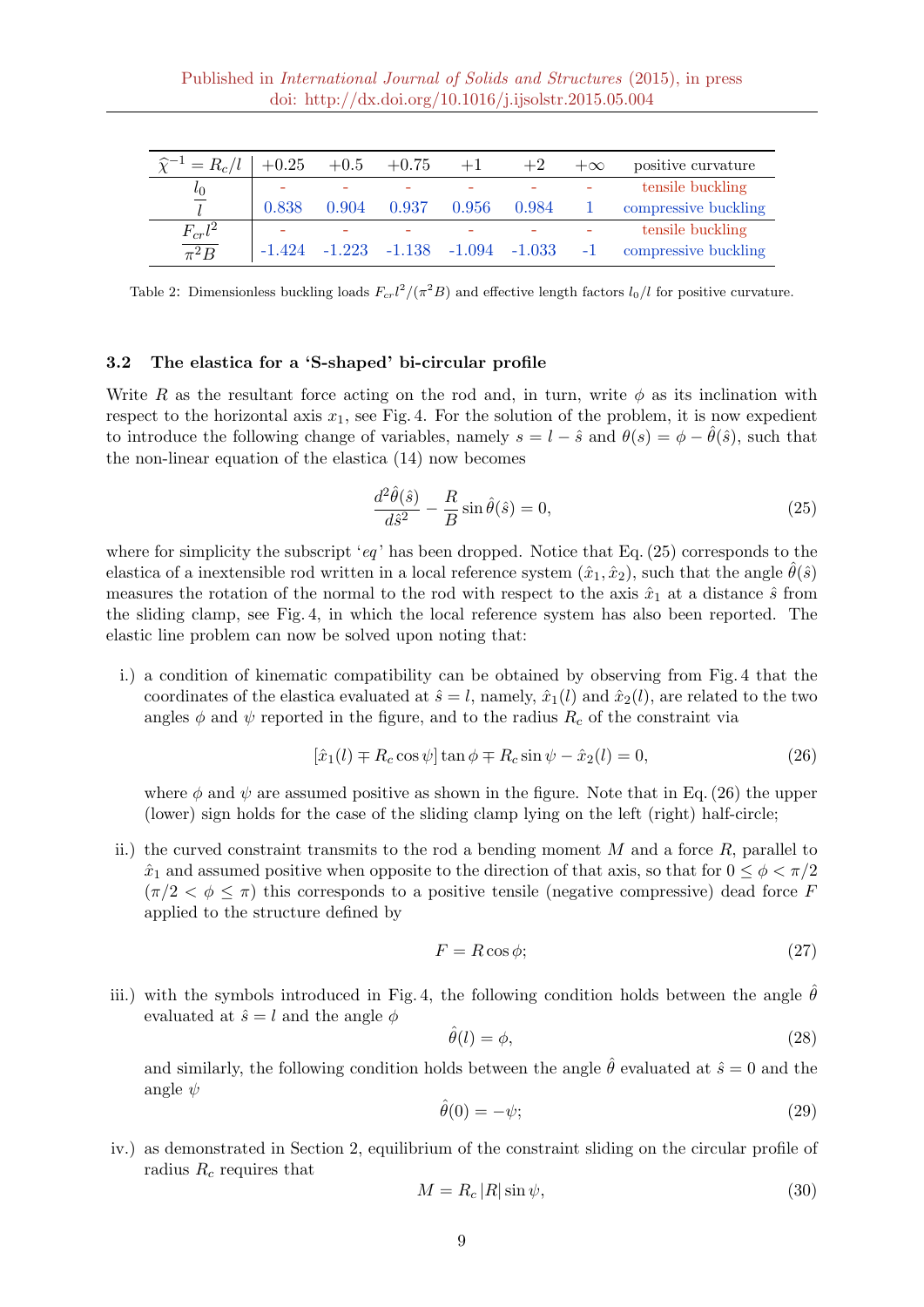so that Eqs. (29)-(30) immediately provide the boundary condition

$$
\hat{\theta}(0) = -\arcsin\left(\frac{B}{R_c|R|}\frac{d\hat{\theta}(\hat{s})}{d\hat{s}}\Big|_{\hat{s}=0}\right).
$$
\n(31)

Integration of Eq. (25) from 0 to  $\hat{s}$ , after multiplication by  $d\hat{\theta}(\hat{s})/d\hat{s}$ , leads to

$$
\left(\frac{d\hat{\theta}(\hat{s})}{d\hat{s}}\right)^2 = 2\,\tilde{\alpha}^2 \left[\frac{2}{k^2} - 1 - \text{sgn}(R)\cos\hat{\theta}(\hat{s})\right],\tag{32}
$$

where  $\tilde{\alpha}^2 = |R|/B$  and

$$
k^{2} = \frac{4\tilde{\alpha}^{2}}{\left(R_{c}\left|R\right|\sin\psi/B\right)^{2} + 2\tilde{\alpha}^{2}\left[\text{sgn}(R)\cos\hat{\theta}(0) + 1\right]},
$$
\n(33)

in which Eq. (30) has been used to express the signed curvature of the rod at  $\hat{s} = 0$ . The introduction of the change of variable

$$
\beta(\hat{s}) = [\hat{\theta}(\hat{s}) - \mathcal{H}(R)\pi]/2,\tag{34}
$$

where H denotes the Heaviside step function, allows to re-write Eq. (32) as

$$
\left(\frac{d\beta(\hat{s})}{d\hat{s}}\right)^2 = \frac{\tilde{\alpha}^2}{k^2} \left(1 - k^2 \sin^2 \beta(\hat{s})\right),\tag{35}
$$

such that a second change of variable  $u = \hat{s} \tilde{\alpha}/k$  yields

$$
\frac{d\beta(u)}{du} = \pm \sqrt{1 - k^2 \sin^2 \beta(u)}.
$$
\n(36)

Restricting for conciseness the treatment to the case  $'$ +', Eq. (36) provides the following solution for  $\beta(u)$ ,

$$
\beta(u) = \operatorname{am}\left[u + \mathcal{F}\left[\beta(0), k\right], k\right],\tag{37}
$$

where am and F are the Jacobi elliptic function amplitude and the incomplete elliptic integral of the first kind of modulus  $k$ , respectively (Byrd and Friedman, 1971). Keeping now into account that  $d\hat{x}_1/d\hat{s} = \cos \hat{\theta}(\hat{s})$  and that  $d\hat{x}_2/d\hat{s} = \sin \hat{\theta}(\hat{s})$ , an integration provides the two coordinates  $\hat{x}_1$  and  $\hat{x}_2$  of the elastica expressed in terms of the arc-length u, namely

$$
\begin{cases}\n\hat{x}_1(u) = \text{sgn}(R) \frac{2}{k\tilde{\alpha}} \{ (1 - k^2/2)u + \text{E} \left[ \beta(0), k \right] - \text{E} \left[ \text{am} \left[ u + \text{F} \left[ \beta(0), k \right], k \right], k \right] \}, \\
\hat{x}_2(u) = \text{sgn}(R) \frac{2}{k\tilde{\alpha}} \{ \text{dn} \left[ u + \text{F} \left[ \beta(0), k \right], k \right] - \text{dn} \left[ \text{F} \left[ \beta(0), k \right], k \right] \},\n\end{cases} \tag{38}
$$

in which the constants of integration are chosen so that  $\hat{x}_1$  and  $\hat{x}_2$  vanish at  $\hat{s} = 0$ . In Eqs. (38) dn is the Jacobi elliptic function delta-amplitude of modulus  $k$ , while E is the incomplete elliptic integral of the second kind (Byrd and Friedman, 1971).

The horizontal displacement  $\delta$  of the clamp on the left-hand side of the structure (assumed positive for a lengthening of the system) is given in the form

$$
\delta = \frac{\hat{x}_1(l) \mp R_c \cos \psi}{\cos \phi} \pm R_c - l,\tag{39}
$$

where, similarly to Eq.  $(26)$ , the upper (lower) sign holds for the case of the sliding clamp lying on the left (right) half-circle.

On the basis of the equations reported above, the axial dead load  $F$  can be computed as a function of the end displacement  $\delta$  through the following steps: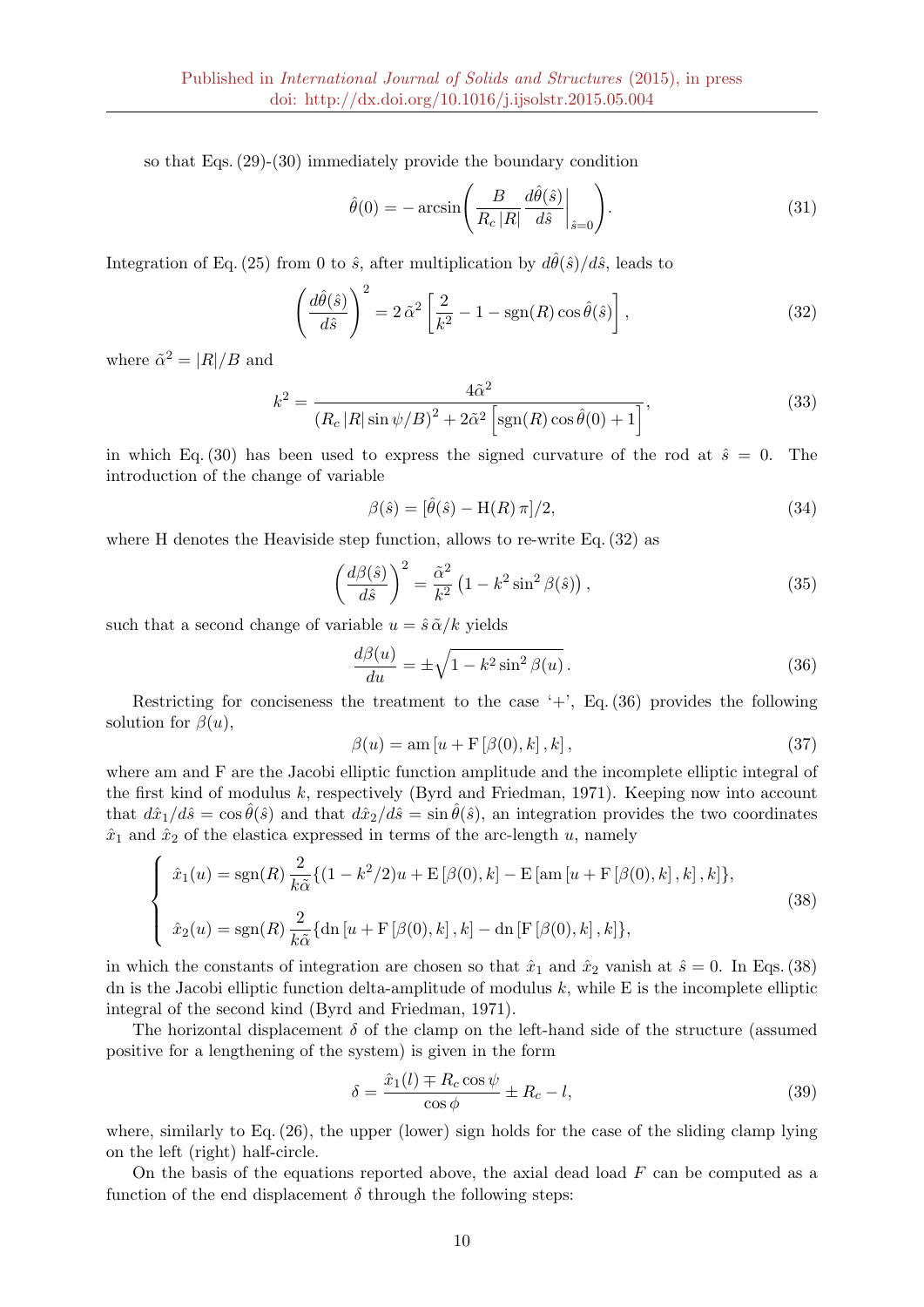- i.) a value is fixed for the signed curvature of the rod at the sliding clamp, i.e.  $d\hat{\theta}(\hat{s})/d\hat{s}|_{\hat{s}=0}$ , such that the modulus k can be expressed using Eq.  $(31)$  as a function of the unknown R;
- ii.) consequently, the expressions (38) for the coordinates of the elastica and Eq. (37) become functions of R only, when evaluated at  $\hat{s} = l$ ;
- iii.) the angle  $\phi$  is provided by Eq. (28), so that the kinematic compatibility condition (26) becomes a nonlinear equation in the variable  $R$ , which can be numerically solved (we have used the function FindRoot of Mathematica<sup>®</sup> 6.0);
- iv.) once R is numerically determined, the external dead load F and the displacement  $\delta$  can be obtained from Eq. (27) and Eq. (39), respectively.

An example of integration of the elastica is reported together with experimental results in the next Section, see Fig. 7 for a detailed comparison. In conclusion, notice that the present treatment remains almost unchanged when the sliding clamp is replaced with a pin equipped with a rotational spring of stiffness  $k_r$ . This constraint was analyzed by Bigoni *et al.* (2012) under the incorrect zero-shear assumption and simply requires the replacement of the boundary condition (29) with

$$
\hat{\theta}(0) = \frac{M}{k_r} - \psi,\tag{40}
$$

such that in this case Eq. (31) becomes

$$
\hat{\theta}(0) = \frac{M}{k_r} - \arcsin\left(\frac{B}{R_c|R|}\frac{d\hat{\theta}(\hat{s})}{d\hat{s}}\bigg|_{\hat{s}=0}\right).
$$
\n(41)

#### 4 The realization and testing of the proof-of-concept compliant mechanism

The compliant mechanism sketched in Fig. 4 was designed and constructed as follows. A sliding clamp was realized with two roller bearings placed at a distance of 30 mm to each other, free to slide along a bi-circular slot in a 2mm steel plate. The elastic rod was made up of two parallel,



Fig. 6: A side view of the experimental set-up for the buckling and post-buckling behaviour of an elastic rod with a movable clamp on its right end, see the model sketched in Fig. 4.

600 mm long polycarbonate strips with a rectangular cross section of  $3 \text{ mm} \times 25 \text{ mm}$  each, for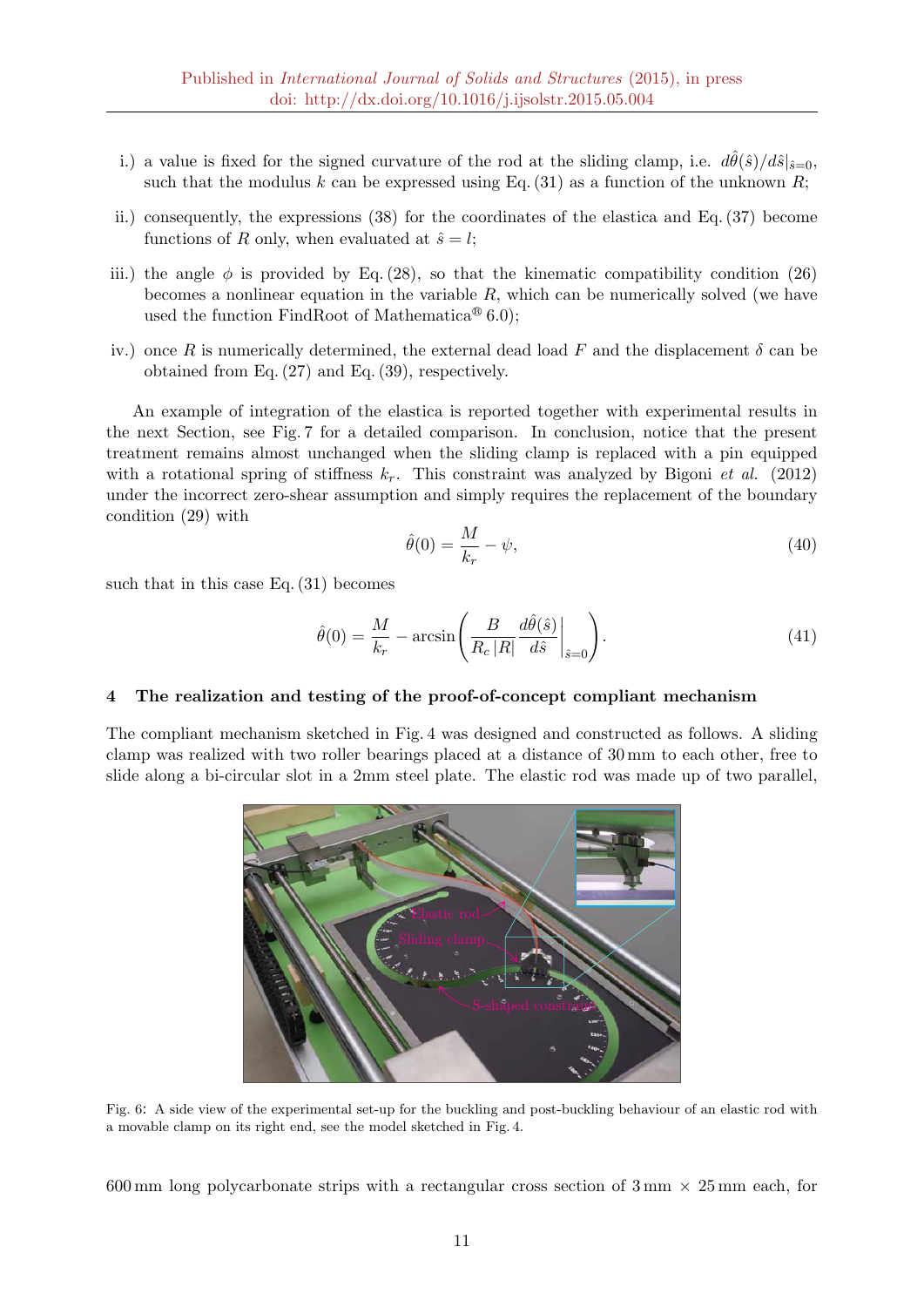an overall bending stiffness  $B \simeq 265 \,\mathrm{kN\,mm^2}$ . The structure was loaded at a speed of 1 mm/s by imposing at one end a horizontal displacement using a Midi 10 electromechanical testing machine (10 kN maximum force, from Messphysik Materials Testing). In order to prevent the weight of the structure influencing its static properties, the testing machine was turned into a horizontal position and the movable clamp was supported with an almost frictionless bearing, see the inset of Fig. 6. Loads and displacements were measured with a MT 104 load cell (0.5 kN maximum load, from Mettler-Toledo) and a potentiometric displacement transducer LTM-900-S IP65 (from Gefran). Furthermore, an IEPE 333B50 accelerometer (from PCB Piezotronics Inc.) was attached at one end of the structure to both monitor the vibrations during the test (which should remain sufficiently small) and precisely detect the instant of buckling. Data were acquired with a NI CompactDAQ system interfaced with Labview 8.5.1 (National Instruments). The experiments were performed at the 'Instabilities Lab' of the University of Trento. Fig. 6 shows a photo of the experimental setup, whereas additional material with movies of the experiments is provided in the electronic supplementary material and can be found at http://ssmg.unitn.it/.



Fig. 7: The postcritical behaviour of the compliant mechanism sketched in Fig. 4, corresponding to the first mode under tensile and compressive loads. In particular, the applied axial load  $F$  is shown versus the end displacement of the system  $\delta$ . Note the flat, 'almost neutral' postcritical response in compression. The theoretical solution (reported dashed) has been calculated with Eq. (26), through steps (i.)-(iv.).

Results of tension/compression experiments are reported in Figs. 7, 8, and 9. In particular, the applied load F versus end displacement  $\delta$  relation is shown in Fig. 7. Here, beside the remarkable agreement with the theoretical results (reported with a dashed line), we may note that the structure stiffens during the postcritical behaviour in tension, but displays an 'almost neutral' behaviour in compression. With 'almost neutral' it is meant that the external load increases very weakly during compression, so that it remains almost constant while the displacement increases. For this reason, the mechanical system is very stiff up to the buckling load in compression, but the load does not vary after this even if the displacement progresses by a large amount. We can therefore notice that the compliant system operates as a force limiter.

Deformed shapes of the elastica (photos taken during tension and compression) at different loadings are reported in Fig. 8, while a comparison with theoretical results, denoted with a dashed line, is shown in Fig. 9. Note the large displacements regime in which the compliant, elastic system operates and the excellent agreement between theory and experiments.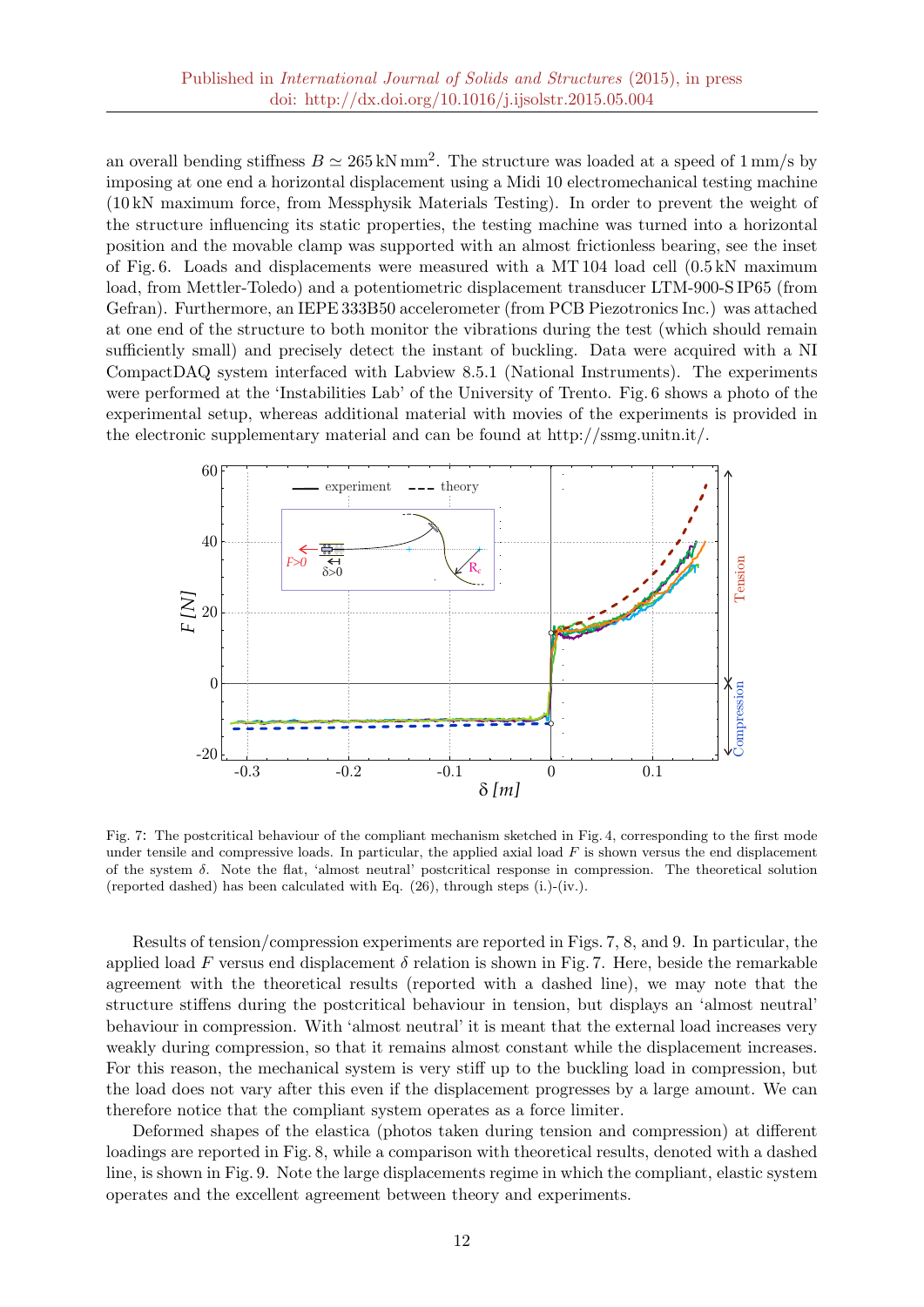

Fig. 8: The deformed elastica during a compression (A and B) and a tension (C and D) test performed on the structure sketched in Fig. 4.



Fig. 9: The deformed shape predicted by the elastica (yellow/dashed line) superimposed on the experimental deformed shapes of the structure (red/solid line). Case (A) refers to compression, while (B) to tension.

## Conclusions

A proof-of-concept compliant mechanism has been designed, constructed and tested, in which an elastic rod is constrained at one end with a clamp sliding along a curved and frictionless profile and loaded at the other end. The analyzed constraint introduces nontrivial boundary conditions that strongly affects the elastica, which has been explicitly solved for the mechanical system investigated. Experiments on this system have shown a remarkable agreement with modelling and have opened the possibility of realizing an almost neutral mechanical device, that could be employed as a force limiter.

## Acknowledgments

D.B., D.M. and D.Z. gratefully acknowledge financial support from the ERC Advanced Grant 'Instabilities and nonlocal multiscale modelling of materials' FP7-PEOPLE-IDEAS-ERC-2013-AdG (2014-2019). G.N. acknowledges financial support from SISSA through the excellence program NOFYSAS 2012.